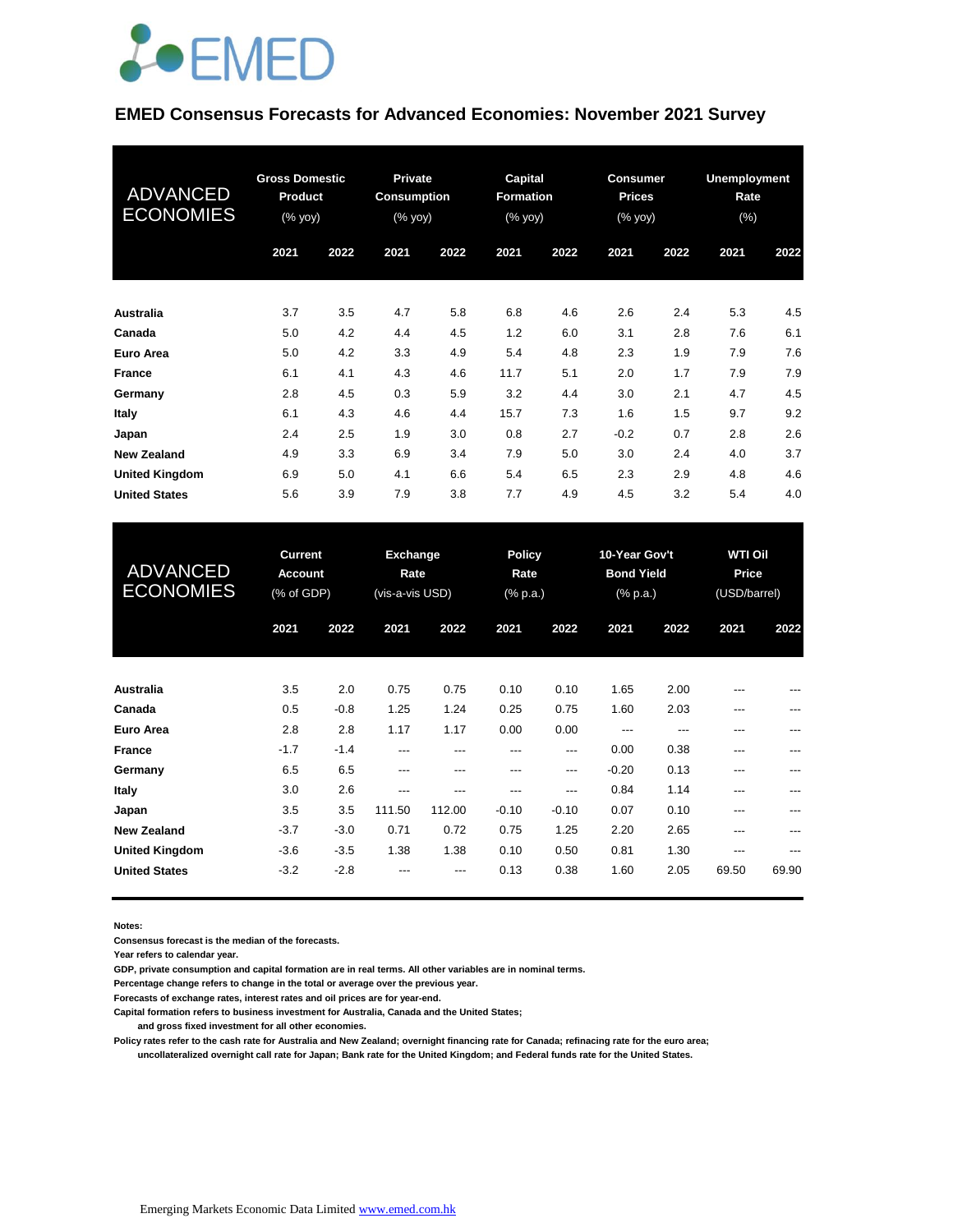

#### **EMED Consensus Forecasts for Emerging Markets: November 2021 Survey**

| <b>EMERGING</b><br><b>MARKETS</b> | <b>Gross Domestic</b><br>Product<br>(% yoy)<br>2021 | 2022 | <b>Private</b><br><b>Consumption</b><br>(% yoy)<br>2021 | 2022 | <b>Fixed</b><br>Investment<br>(% yoy)<br>2021 | 2022 | <b>Consumer</b><br><b>Prices</b><br>(% yoy)<br>2021 | 2022 | <b>Unemployment</b><br>Rate<br>(%)<br>2021 | 2022 |
|-----------------------------------|-----------------------------------------------------|------|---------------------------------------------------------|------|-----------------------------------------------|------|-----------------------------------------------------|------|--------------------------------------------|------|
| Argentina                         | 7.2                                                 | 2.2  | 8.1                                                     | 4.2  | 14.0                                          | 2.8  | 47.5                                                | 46.1 | 10.5                                       | 9.3  |
| <b>Brazil</b>                     | 5.0                                                 | 1.8  | 3.4                                                     | 1.3  | 15.4                                          | 1.1  | 8.0                                                 | 5.9  | 13.9                                       | 12.6 |
| Chile                             | 9.6                                                 | 3.1  | 12.5                                                    | 3.2  | 11.1                                          | 3.3  | 4.1                                                 | 3.9  | 9.0                                        | 7.3  |
| China                             | 8.1                                                 | 5.3  | 9.7                                                     | 6.0  | 6.5                                           | 4.1  | 1.0                                                 | 2.2  | 4.1                                        | 4.0  |
| Colombia                          | 8.6                                                 | 3.8  | 11.1                                                    | 4.1  | 6.4                                           | 4.6  | 3.4                                                 | 3.8  | 13.8                                       | 12.2 |
| <b>Czech Republic</b>             | 3.2                                                 | 4.7  | 3.7                                                     | 5.0  | 2.7                                           | 6.7  | 3.1                                                 | 3.0  | 2.9                                        | 2.5  |
| <b>Hong Kong</b>                  | 6.5                                                 | 3.0  | 5.6                                                     | 4.0  | 12.6                                          | 2.7  | 1.6                                                 | 1.9  | 5.3                                        | 4.2  |
| Hungary                           | 7.2                                                 | 4.9  | 2.9                                                     | 3.9  | 6.3                                           | 4.1  | 4.7                                                 | 4.2  | 4.2                                        | 3.7  |
| India*                            | 9.0                                                 | 7.0  | 9.8                                                     | 7.5  | 11.5                                          | 7.2  | 5.2                                                 | 4.9  | 10.5                                       | 10.0 |
| Indonesia                         | 3.5                                                 | 5.2  | 2.3                                                     | 5.2  | 3.8                                           | 6.9  | 1.7                                                 | 2.9  | 6.1                                        | 5.7  |
| <b>Malaysia</b>                   | 4.0                                                 | 6.0  | $-0.6$                                                  | 7.0  | 0.8                                           | 11.5 | 2.4                                                 | 2.2  | 4.6                                        | 3.8  |
| <b>Mexico</b>                     | 6.0                                                 | 3.0  | 5.5                                                     | 3.1  | 4.5                                           | 2.6  | 5.4                                                 | 4.1  | 4.4                                        | 4.3  |
| <b>Philippines</b>                | 4.8                                                 | 6.5  | 1.9                                                     | 6.5  | 14.4                                          | 13.5 | 4.4                                                 | 3.3  | 7.8                                        | 6.8  |
| Poland                            | 5.0                                                 | 4.7  | 5.0                                                     | 5.1  | 4.8                                           | 5.5  | 4.5                                                 | 4.6  | 3.6                                        | 3.3  |
| <b>Russia</b>                     | 4.2                                                 | 2.7  | 8.6                                                     | 2.8  | 5.0                                           | 4.1  | 6.2                                                 | 4.8  | 5.1                                        | 4.7  |
| <b>Singapore</b>                  | 6.5                                                 | 3.8  | 3.0                                                     | 5.2  | 11.2                                          | 6.9  | 2.0                                                 | 1.8  | 2.7                                        | 2.3  |
| South Korea                       | 4.0                                                 | 3.0  | 3.6                                                     | 3.5  | 3.8                                           | 3.3  | 2.3                                                 | 1.8  | 3.7                                        | 3.6  |
| Taiwan                            | 5.9                                                 | 3.2  | 0.3                                                     | 3.1  | 10.2                                          | 3.5  | 1.8                                                 | 1.5  | 3.8                                        | 3.6  |
| <b>Thailand</b>                   | 1.2                                                 | 4.2  | 0.5                                                     | 3.6  | 4.6                                           | 4.5  | 1.0                                                 | 1.5  | 1.9                                        | 1.7  |
| Turkey                            | 8.9                                                 | 3.7  | 5.9                                                     | 3.0  | 9.1                                           | 4.3  | 17.5                                                | 15.0 | 12.8                                       | 12.5 |

|                       | <b>Money</b>     |         | <b>Merchandise</b> |         | <b>Merchandise</b> |       |                | Current<br>Exchange |                                                                                                                    |       |  |  |
|-----------------------|------------------|---------|--------------------|---------|--------------------|-------|----------------|---------------------|--------------------------------------------------------------------------------------------------------------------|-------|--|--|
| <b>EMERGING</b>       | <b>Supply M2</b> |         | <b>Exports</b>     |         | <b>Imports</b>     |       | <b>Account</b> |                     | Rate<br>(vis-a-vis USD)<br>2021<br>2022<br>115.00<br>147.55<br>5.38<br>750<br>6.43<br>6.45<br>3661<br>3750<br>21.5 |       |  |  |
| <b>MARKETS</b>        |                  | (% yoy) |                    | (% yoy) | (% yoy)            |       | (% of GDP)     |                     |                                                                                                                    |       |  |  |
|                       | 2021             | 2022    | 2021               | 2022    | 2021               | 2022  | 2021           | 2022                |                                                                                                                    |       |  |  |
|                       |                  |         |                    |         |                    |       |                |                     |                                                                                                                    |       |  |  |
|                       |                  |         |                    |         |                    |       |                |                     |                                                                                                                    |       |  |  |
| Argentina             | 44.5             | 45.1    | 2.9                | 16.1    | 9.2                | 12.2  | 1.0            | 0.4                 |                                                                                                                    |       |  |  |
| <b>Brazil</b>         | 9.1              | 6.2     | 7.5                | 3.7     | 10.7               | 3.5   | $-0.1$         | $-0.5$              |                                                                                                                    | 5.48  |  |  |
| Chile                 | 7.0              | 9.0     | 8.0                | 5.0     | 20.0               | 8.0   | $-1.5$         | $-0.7$              |                                                                                                                    | 768   |  |  |
| China                 | 8.5              | 8.5     | 21.3               | 3.8     | 22.1               | 4.5   | 1.9            | 1.5                 |                                                                                                                    |       |  |  |
| Colombia              | 5.9              | 8.5     | 23.2               | 4.9     | 19.5               | 3.7   | $-4.5$         | $-3.8$              |                                                                                                                    |       |  |  |
| <b>Czech Republic</b> | $---$            | $---$   | 7.0                | 10.4    | 12.7               | 9.6   | 0.6            | 0.9                 |                                                                                                                    | 21.9  |  |  |
| <b>Hong Kong</b>      | 4.3              | 2.0     | 22.5               | 6.8     | 21.9               | 9.0   | 5.8            | 4.9                 | 7.79                                                                                                               | 7.79  |  |  |
| Hungary               | ---              | $---$   | $---$              | $---$   | $---$              | $---$ | $-1.0$         | $-0.9$              | 302                                                                                                                | 304   |  |  |
| India*                | ---              | $---$   | 12.5               | 7.1     | 14.7               | 7.7   | $-0.9$         | $-1.6$              | 75                                                                                                                 | 76    |  |  |
| Indonesia             | ---              | $---$   | 20.5               | 4.9     | 17.6               | 4.8   | $-0.7$         | $-1.5$              | 14325                                                                                                              | 14385 |  |  |
| <b>Malaysia</b>       | ---              | $---$   | $---$              | $---$   | $---$              | $---$ | 3.9            | 3.0                 | 4.20                                                                                                               | 4.14  |  |  |
| <b>Mexico</b>         | 16.8             | 11.3    | 7.2                | 5.4     | 14.2               | 6.6   | 1.3            | 0.6                 | 20.5                                                                                                               | 20.9  |  |  |
| <b>Philippines</b>    | ---              | $---$   | 11.8               | 10.0    | 19.2               | 15.4  | 0.5            | $-0.7$              | 49.9                                                                                                               | 50.7  |  |  |
| Poland                | ---              | $---$   | $---$              | $---$   | $---$              | $---$ | 1.5            | 1.1                 | 3.78                                                                                                               | 3.90  |  |  |
| Russia                | 10.0             | 9.0     | 9.3                | 2.4     | 9.5                | 6.5   | 5.5            | 5.3                 | 72.0                                                                                                               | 72.2  |  |  |
| <b>Singapore</b>      | $---$            | $---$   | $---$              | $---$   | $---$              | $---$ | 17.5           | 17.3                | 1.35                                                                                                               | 1.34  |  |  |
| South Korea           | 10.0             | 9.6     | 10.7               | 4.8     | 10.3               | 6.7   | 4.8            | 4.1                 | 1142                                                                                                               | 1134  |  |  |
| Taiwan                | 7.8              | 5.6     | 18.9               | 4.3     | 21.1               | 4.9   | 14.8           | 13.0                | 28.0                                                                                                               | 27.9  |  |  |
| <b>Thailand</b>       | 6.2              | 4.8     | 16.4               | 5.0     | 23.3               | 5.9   | $-1.0$         | 1.3                 | 32.4                                                                                                               | 32.0  |  |  |
| <b>Turkey</b>         | 18.0             | 18.0    | 8.3                | 8.5     | 1.4                | 2.7   | $-3.0$         | $-2.4$              | 8.54                                                                                                               | 9.14  |  |  |
|                       |                  |         |                    |         |                    |       |                |                     |                                                                                                                    |       |  |  |

**Notes:** 

**Consensus forecast is the median of the forecasts.**

**Year refers to calendar year except for India for which fiscal year (April to March) is used. GDP, private consumption and fixed investment are in real terms. All other variables are in nominal terms.**

**Percentage change refers to change in the total or average over the previous year, except for money supply growth which is** 

 **based on year-end figures. Forecasts of exchange rates and interest rates are for year-end.**

**\*Forecasts for India are FY21/22 and FY22/23**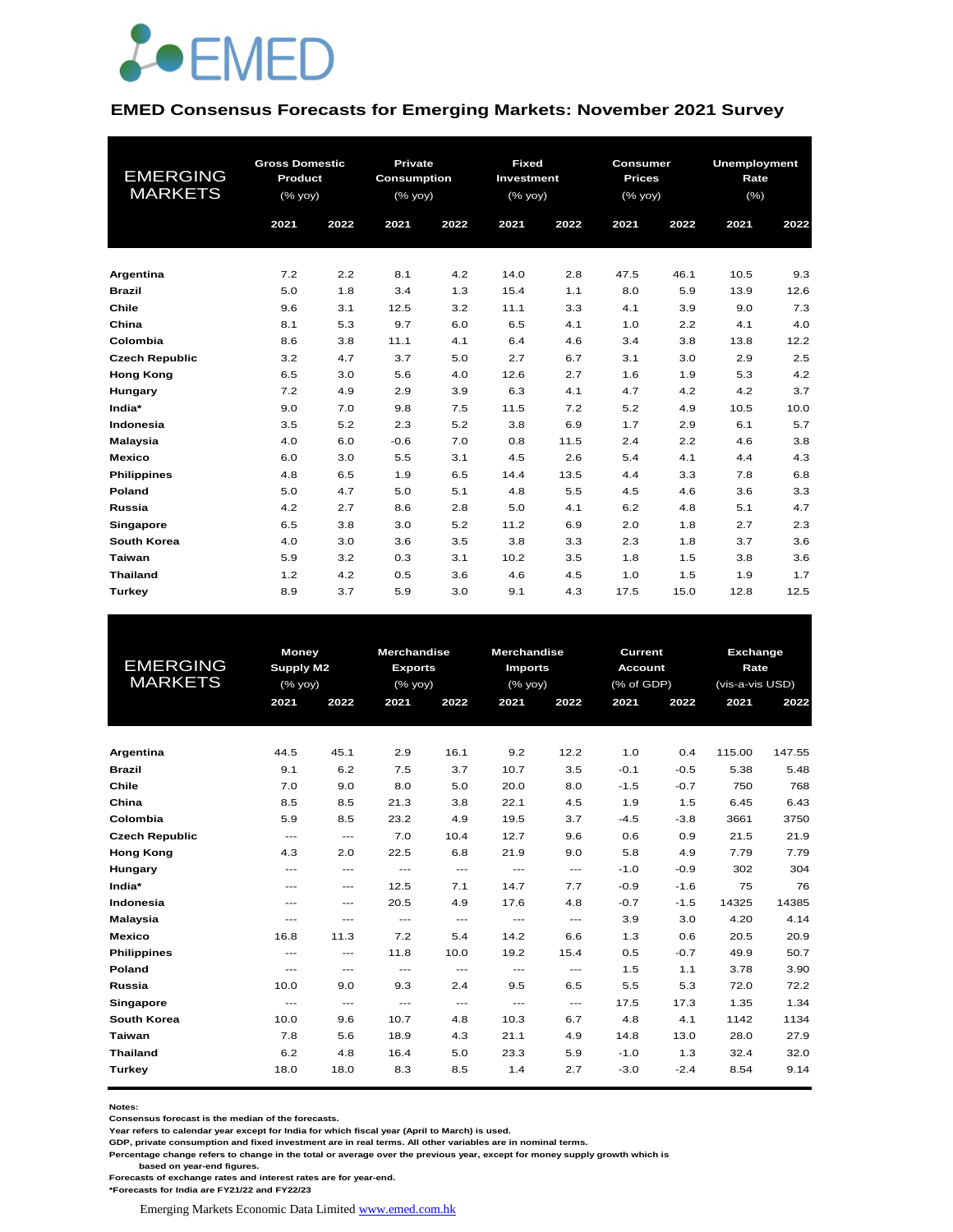

### **EMED Consensus Forecasts for the United States: November 2021 Survey**

| UNITED STATES                       | <b>Gross Domestic</b><br>Product<br>(% yoy) |      | <b>Consumer</b><br><b>Prices</b><br>(% yoy) |      | UNITED STATES                  | <b>Gross Domestic</b><br>Product<br>(% yoy) |      | <b>Consumer</b><br><b>Prices</b><br>(% yoy) |      |
|-------------------------------------|---------------------------------------------|------|---------------------------------------------|------|--------------------------------|---------------------------------------------|------|---------------------------------------------|------|
|                                     | 2021                                        | 2022 | 2021                                        | 2022 |                                | 2021                                        | 2022 | 2021                                        | 2022 |
| <b>ABN AMRO</b>                     | 6.1                                         | 4.0  | 4.5                                         | 3.1  | <b>National Bank of Canada</b> | 5.5                                         | 3.4  | 4.6                                         | 4.5  |
| <b>Action Economics</b>             | 6.3                                         | 4.5  | 3.3                                         | 2.7  | <b>NIESR</b>                   | 5.8                                         | 3.7  | 3.8                                         | 3.5  |
| <b>Bank Julius Baer</b>             | 5.5                                         | 3.8  | 4.6                                         | 3.6  | <b>Northern Trust</b>          | 4.9                                         | 3.5  | 6.0                                         | 2.9  |
| <b>BayernLB</b>                     | 5.7                                         | 4.0  | 4.5                                         | 4.2  | <b>PNC</b>                     | 5.8                                         | 4.3  | 4.3                                         | 3.1  |
| <b>Berenberg Capital Markets</b>    | 5.8                                         | 4.1  | 4.5                                         | 3.9  | Prometeia                      | 5.6                                         | 3.8  | 4.3                                         | 3.4  |
| <b>BMO Capital Markets</b>          | 5.5                                         | 3.5  | 4.6                                         | 4.7  | <b>Royal Bank of Canada</b>    | 5.5                                         | 3.5  | 4.5                                         | 3.4  |
| <b>Capital Economics</b>            | 5.6                                         | 2.7  | 4.2                                         | 2.3  | <b>RWI</b>                     | 5.6                                         | 3.5  | 4.2                                         | 2.9  |
| <b>CIBC World Markets</b>           | 6.6                                         | 4.4  | 3.2                                         | 2.7  | <b>Schroders</b>               | 5.8                                         | 3.7  | 3.8                                         | 3.0  |
| <b>Comerica Bank</b>                | 5.5                                         | 4.9  | 4.6                                         | 5.3  | <b>Scotia Capital</b>          | 5.8                                         | 4.6  | 4.3                                         | 3.7  |
| Commerzbank                         | 5.5                                         | 3.5  | 4.4                                         | 3.2  | <b>Societe Generale</b>        | 5.5                                         | 3.4  | 4.4                                         | 3.7  |
| <b>Credit Suisse</b>                | 5.5                                         | 3.8  | 4.7                                         | 4.5  | <b>Standard &amp; Poor's</b>   | 5.7                                         | 4.1  | 3.3                                         | 2.7  |
| Danske Bank                         | 5.6                                         | 3.3  | 4.6                                         | 4.1  | <b>TD Economics</b>            | 5.6                                         | 4.1  | 4.3                                         | 3.0  |
| Deka Bank                           | 5.5                                         | 3.7  | 4.7                                         | 3.1  | University of Michigan - RSQE  | 5.4                                         | 4.0  | 5.4                                         | 4.0  |
| Desjardins                          | 5.4                                         | 3.3  | 4.6                                         | 4.1  | <b>UOB</b>                     | 6.0                                         | 3.1  | 4.5                                         | 2.0  |
| DZ Bank                             | 5.5                                         | 4.0  | 4.5                                         | 3.0  | <b>Wells Fargo</b>             | 5.5                                         | 4.1  | 4.7                                         | 5.2  |
| <b>Erste Group Bank AG</b>          | 5.9                                         | 3.3  | 4.4                                         | 2.7  |                                |                                             |      |                                             |      |
| <b>Fannie Mae</b>                   | 6.1                                         | 4.3  | 2.2                                         | 2.5  |                                |                                             |      |                                             |      |
| <b>First Trust Advisors</b>         | 5.4                                         | 3.6  | 4.6                                         | 5.1  | <b>CONSENSUS</b>               |                                             |      |                                             |      |
| <b>IFO Munich Institute</b>         | 5.7                                         | 3.1  | 4.1                                         | 2.7  | Median                         | 5.6                                         | 3.8  | 4.5                                         | 3.4  |
| <b>Kiel Institute</b>               | 5.7                                         | 4.9  | 4.3                                         | 3.2  | Mean                           | 5.6                                         | 3.8  | 4.4                                         | 3.5  |
| <b>Moody's Analytics</b>            | 5.6                                         | 4.6  | 4.4                                         | 3.8  | High                           | 6.6                                         | 4.9  | 6.0                                         | 5.3  |
| <b>Mortgage Bankers Association</b> | 5.2                                         | 3.9  | 5.3                                         | 3.1  | Low                            | 4.8                                         | 2.7  | 2.2                                         | 2.0  |
| <b>NAR</b>                          | 4.8                                         | 2.7  | 4.5                                         | 3.4  | <b>Standard Deviation</b>      | 0.3                                         | 0.5  | 0.6                                         | 0.8  |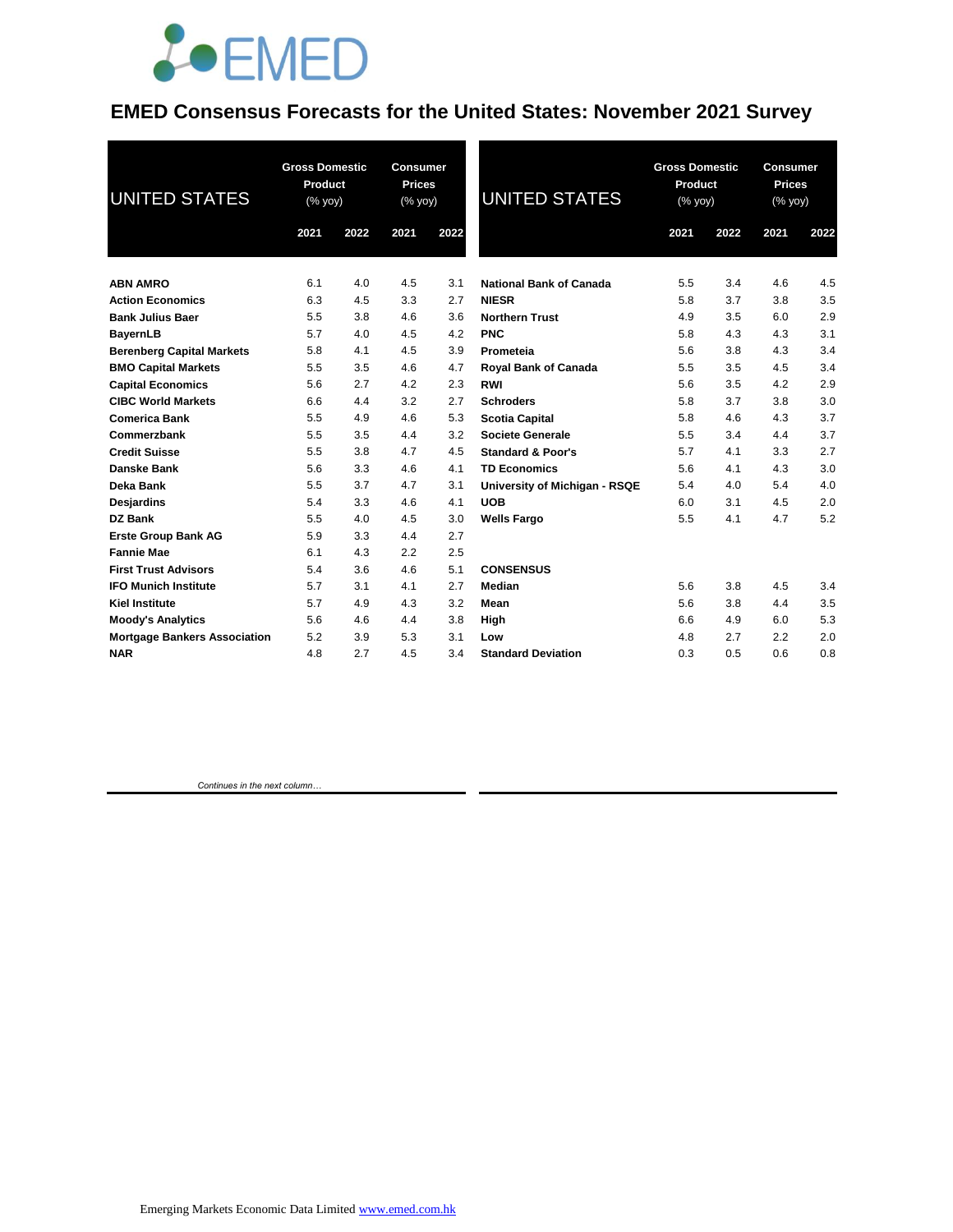

### **EMED Consensus Forecasts for the Euro Area: November 2021 Survey**

| <b>EURO AREA</b>                 | <b>Gross Domestic</b><br><b>Product</b><br>(% yoy) |      | <b>Consumer</b><br><b>Prices</b><br>(% yoy) |      | <b>EURO AREA</b>             | <b>Gross Domestic</b><br>Product<br>$(% \overline{y})$ (% yoy) |      | <b>Consumer</b><br><b>Prices</b><br>(% yoy) |      |
|----------------------------------|----------------------------------------------------|------|---------------------------------------------|------|------------------------------|----------------------------------------------------------------|------|---------------------------------------------|------|
|                                  | 2021                                               | 2022 | 2021                                        | 2022 |                              | 2021                                                           | 2022 | 2021                                        | 2022 |
| <b>ABN AMRO</b>                  | 4.9                                                | 3.7  | 2.3                                         | 1.3  | Prometeia                    | 5.1                                                            | 4.2  | 2.3                                         | 2.4  |
| <b>Bank Julius Baer</b>          | 5.0                                                | 5.2  | 2.4                                         | 2.0  | Rabobank                     | 4.0                                                            | 3.6  | 1.9                                         | 1.3  |
| <b>BayernLB</b>                  | 4.9                                                | 4.4  | 2.5                                         | 2.3  | Royal Bank of Canada         | 5.2                                                            | 4.0  | 2.4                                         | 2.1  |
| <b>Berenberg Capital Markets</b> | 5.1                                                | 4.9  | 2.5                                         | 2.3  | <b>RWI</b>                   | 5.0                                                            | 4.6  | 2.3                                         | 2.0  |
| <b>BMO Capital Markets</b>       | 5.2                                                | 5.0  | 2.5                                         | 2.6  | <b>Schroders</b>             | 5.1                                                            | 5.6  | 2.1                                         | 1.7  |
| <b>Capital Economics</b>         | 5.4                                                | 4.5  | 2.5                                         | 2.0  | <b>Scotia Capital</b>        | 4.4                                                            | 3.9  | 3.0                                         | 1.4  |
| Commerzbank                      | 4.5                                                | 4.5  | 2.3                                         | 1.8  | <b>Societe Generale</b>      | 5.1                                                            | 4.2  | 2.5                                         | 2.3  |
| <b>Credit Suisse</b>             | 5.3                                                | 4.2  | 2.4                                         | 2.8  | <b>Standard &amp; Poor's</b> | 5.1                                                            | 4.5  | 2.2                                         | 1.6  |
| Danske Bank                      | 5.3                                                | 4.2  | 2.4                                         | 2.5  | <b>TD Economics</b>          | 5.0                                                            | 4.0  | 2.2                                         | 1.6  |
| <b>Deka Bank</b>                 | 5.1                                                | 4.2  | 2.5                                         | 2.3  | <b>UOB</b>                   | 4.9                                                            | 4.7  | 2.2                                         | 1.6  |
| <b>DZ Bank</b>                   | 5.0                                                | 4.8  | 2.5                                         | 1.9  | <b>Wells Fargo</b>           | 5.0                                                            | 4.2  | 2.3                                         | 1.7  |
| <b>Erste Group Bank AG</b>       | 5.0                                                | 4.2  | 2.4                                         | 3.3  |                              |                                                                |      |                                             |      |
| <b>ETLA</b>                      | 4.5                                                | 4.4  | 2.2                                         | 1.8  |                              |                                                                |      |                                             |      |
| <b>IFO Munich Institute</b>      | 4.8                                                | 4.0  | 2.2                                         | 1.8  |                              |                                                                |      |                                             |      |
| Intesa Sanpaolo                  | 4.5                                                | 4.6  | 1.9                                         | 1.5  | <b>CONSENSUS</b>             |                                                                |      |                                             |      |
| <b>Kiel Institute</b>            | 5.1                                                | 4.4  | 2.2                                         | 1.9  | Median                       | 5.0                                                            | 4.2  | 2.3                                         | 1.9  |
| <b>Mizuho Securities</b>         | 4.6                                                | 4.7  | 1.8                                         | 1.2  | Mean                         | 4.9                                                            | 4.3  | 2.4                                         | 1.9  |
| <b>Moody's Analytics</b>         | 5.0                                                | 3.8  | 2.3                                         | 2.1  | High                         | 5.4                                                            | 5.6  | 4.2                                         | 3.3  |
| <b>NIESR</b>                     | 4.8                                                | 4.0  | 2.2                                         | 1.7  | Low                          | 4.0                                                            | 3.1  | 1.8                                         | 1.2  |
| <b>Northern Trust</b>            | 5.1                                                | 3.1  | 4.2                                         | 1.4  | <b>Standard Deviation</b>    | 0.3                                                            | 0.5  | 0.4                                         | 0.5  |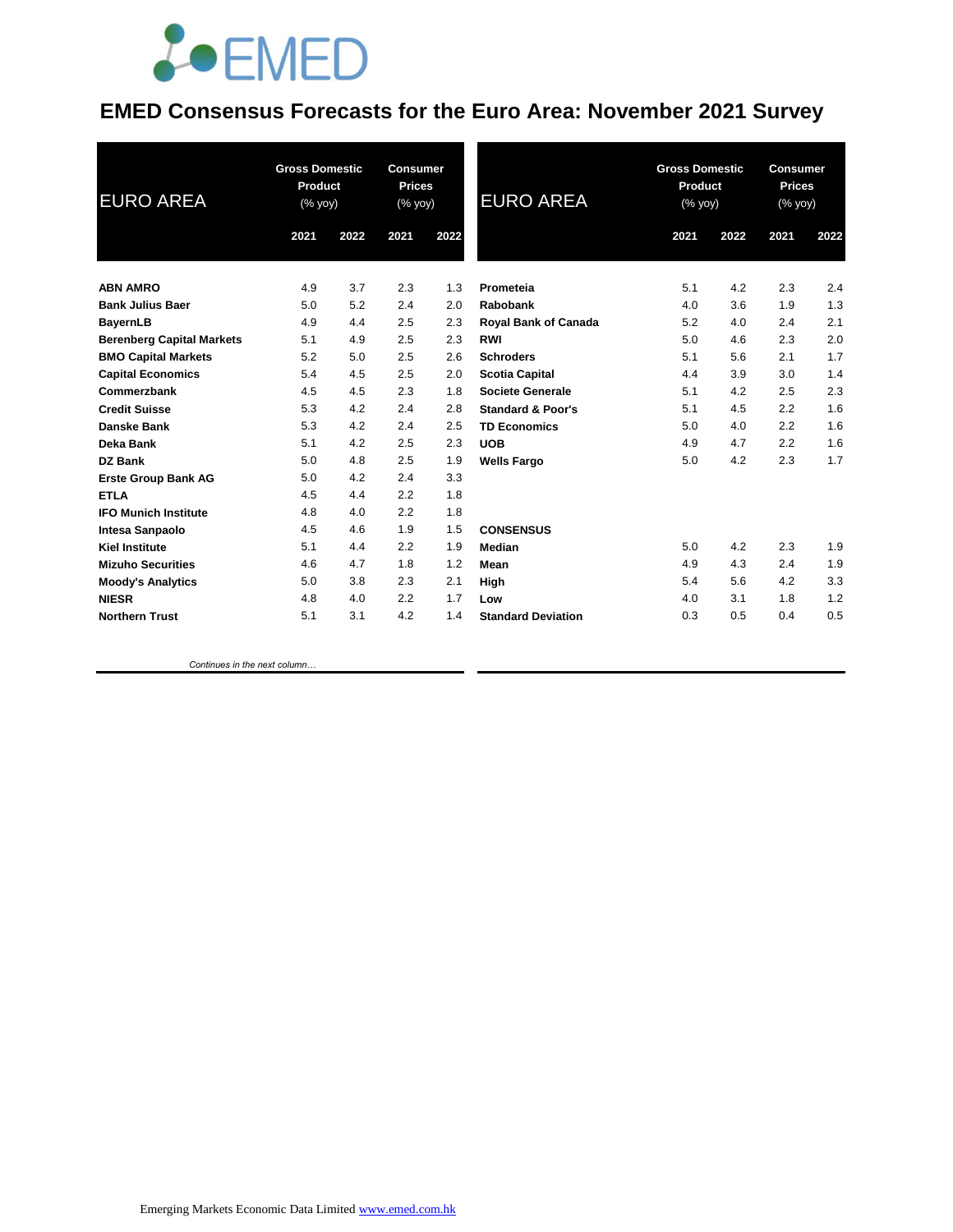# **JOEMED**

### **EMED Consensus Forecasts for Japan: November 2021 Survey**

| <b>JAPAN</b>                     | <b>Gross Domestic</b><br>Product<br>$(% \mathsf{Y}^{\prime }\mathsf{Y}^{\prime }\mathsf{Y}^{\prime })$ |      | <b>Consumer</b><br><b>Prices</b><br>(% yoy) |        | <b>JAPAN</b>                 | <b>Gross Domestic</b><br>Product<br>$(% \mathsf{Y}^{\prime }\mathsf{Y}^{\prime }\mathsf{Y}^{\prime })$ |      | <b>Consumer</b><br><b>Prices</b><br>(% yoy) |        |
|----------------------------------|--------------------------------------------------------------------------------------------------------|------|---------------------------------------------|--------|------------------------------|--------------------------------------------------------------------------------------------------------|------|---------------------------------------------|--------|
|                                  | 2021                                                                                                   | 2022 | 2021                                        | 2022   |                              | 2021                                                                                                   | 2022 | 2021                                        | 2022   |
| <b>ABN AMRO</b>                  | 2.6                                                                                                    | 2.5  | $-0.3$                                      | 0.6    | Prometeia                    | 2.5                                                                                                    | 2.1  | 0.8                                         | 1.0    |
| <b>Bank Julius Baer</b>          | 2.4                                                                                                    | 2.7  | $-0.3$                                      | 0.3    | <b>RWI</b>                   | 2.2                                                                                                    | 2.5  | 0.0                                         | 0.7    |
| <b>BayernLB</b>                  | 2.3                                                                                                    | 2.4  | 0.0                                         | 0.7    | <b>Schroders</b>             | 2.2                                                                                                    | 2.8  | $-0.3$                                      | 0.6    |
| <b>Berenberg Capital Markets</b> | 2.5                                                                                                    | 2.4  | $-0.2$                                      | 0.8    | <b>Scotia Capital</b>        | 2.5                                                                                                    | 2.0  | 0.5                                         | 0.9    |
| <b>BMO Capital Markets</b>       | 1.7                                                                                                    | 2.5  | $-0.2$                                      | 0.2    | Societe Generale             | 2.2                                                                                                    | 3.3  | $-0.2$                                      | 0.8    |
| <b>Capital Economics</b>         | 2.4                                                                                                    | 3.7  | $-0.2$                                      | 0.7    | <b>Standard &amp; Poor's</b> | 2.3                                                                                                    | 2.2  | $-0.3$                                      | 0.8    |
| Commerzbank                      | 2.3                                                                                                    | 2.3  | $-0.2$                                      | 0.7    | <b>TD Economics</b>          | 2.4                                                                                                    | 2.5  | $-0.2$                                      | 0.5    |
| <b>Credit Suisse</b>             | 2.0                                                                                                    | 1.7  | $-0.2$                                      | 0.5    | <b>UOB</b>                   | 2.5                                                                                                    | 2.2  | $-0.2$                                      | 1.7    |
| Daiwa Institute of Research      | 3.4                                                                                                    | 3.3  | 0.7                                         | 2.2    | <b>Wells Fargo</b>           | 2.3                                                                                                    | 2.8  | $-0.2$                                      | 0.6    |
| <b>Danske Bank</b>               | 2.4                                                                                                    | 2.6  | $-0.2$                                      | 0.4    |                              |                                                                                                        |      |                                             |        |
| Deka Bank                        | 1.9                                                                                                    | 2.6  | $-0.2$                                      | 0.9    |                              |                                                                                                        |      |                                             |        |
| <b>DZ Bank</b>                   | 2.1                                                                                                    | 2.3  | $-0.2$                                      | 0.4    | <b>CONSENSUS</b>             |                                                                                                        |      |                                             |        |
| <b>IFO Munich Institute</b>      | 3.1                                                                                                    | 2.4  | 0.1                                         | $-0.1$ | <b>Median</b>                | 2.4                                                                                                    | 2.5  | $-0.2$                                      | 0.7    |
| <b>Intesa Sanpaolo</b>           | 2.5                                                                                                    | 3.0  | $-0.2$                                      | 0.2    | Mean                         | 2.4                                                                                                    | 2.5  | $-0.1$                                      | 0.7    |
| <b>Kiel Institute</b>            | 2.1                                                                                                    | 2.5  | $-0.2$                                      | 1.3    | High                         | 3.4                                                                                                    | 3.7  | 0.8                                         | 2.2    |
| <b>Moody's Analytics</b>         | 1.8                                                                                                    | 2.6  | $-0.2$                                      | 0.8    | Low                          | 1.7                                                                                                    | 1.7  | $-0.3$                                      | $-0.1$ |
| <b>NIESR</b>                     | 2.5                                                                                                    | 2.2  | $-0.3$                                      | 0.8    | <b>Standard Deviation</b>    | 0.4                                                                                                    | 0.4  | 0.3                                         | 0.5    |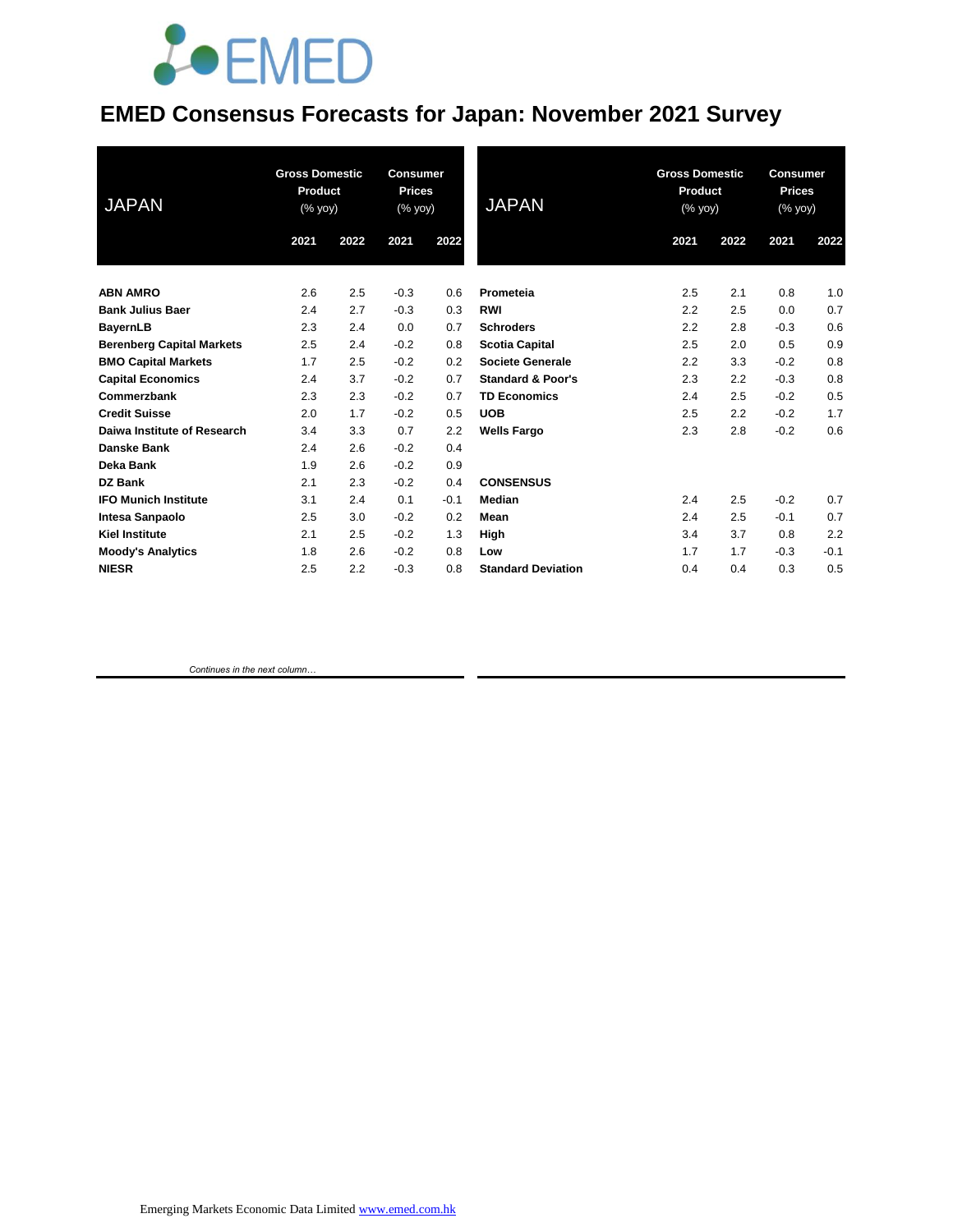# **JOEMED**

### **EMED Consensus Forecasts for China: November 2021 Survey**

| <b>CHINA</b>                     | <b>Gross Domestic</b><br>Product<br>(% yoy) |      | <b>Consumer</b><br><b>Prices</b><br>(% yoy) |      | <b>CHINA</b>                 |      | <b>Gross Domestic</b><br><b>Product</b><br>(% yoy) |      | Consumer<br><b>Prices</b><br>(% yoy) |  |
|----------------------------------|---------------------------------------------|------|---------------------------------------------|------|------------------------------|------|----------------------------------------------------|------|--------------------------------------|--|
|                                  | 2021                                        | 2022 | 2021                                        | 2022 |                              | 2021 | 2022                                               | 2021 | 2022                                 |  |
| <b>ABN AMRO</b>                  | 8.3                                         | 5.5  | 1.0                                         | 2.5  | <b>Moody's Analytics</b>     | 7.9  | 4.2                                                | 0.9  | 2.2                                  |  |
| <b>Bank Julius Baer</b>          | 7.8                                         | 4.9  | 1.0                                         | 2.3  | <b>NIESR</b>                 | 8.3  | 2.8                                                | 4.2  | 4.9                                  |  |
| <b>Bank of East Asia</b>         | 8.3                                         | 5.6  | 1.1                                         | 2.2  | <b>RWI</b>                   | 7.8  | 4.9                                                | 0.9  | 1.7                                  |  |
| <b>BayernLB</b>                  | 8.2                                         | 5.0  | 1.7                                         | 2.3  | <b>Schroders</b>             | 8.5  | 5.5                                                | 1.1  | 2.0                                  |  |
| <b>Berenberg Capital Markets</b> | 8.0                                         | 5.2  | 0.8                                         | 1.9  | <b>Scotia Capital</b>        | 8.5  | 5.5                                                | 1.9  | 2.3                                  |  |
| <b>BMO Capital Markets</b>       | 8.0                                         | 5.5  | 1.0                                         | 3.0  | Societe Generale             | 7.8  | 4.8                                                | 0.8  | 1.7                                  |  |
| <b>Capital Economics</b>         | 8.0                                         | 5.7  | 1.0                                         | 1.5  | <b>Standard &amp; Poor's</b> | 8.0  | 5.1                                                | 0.9  | 1.8                                  |  |
| Commerzbank                      | 8.4                                         | 5.0  | 1.0                                         | 2.3  | <b>UOB</b>                   | 8.6  | 5.7                                                | 0.8  | 2.2                                  |  |
| <b>Credit Suisse</b>             | 8.1                                         | 6.1  | 0.9                                         | 2.2  | <b>Wells Fargo</b>           | 8.0  | 5.5                                                | 1.1  | 2.1                                  |  |
| Daiwa Institute of Research      | 9.2                                         | 5.5  | 2.3                                         | 2.5  |                              |      |                                                    |      |                                      |  |
| Danske Bank                      | 8.0                                         | 4.5  | 0.5                                         | 1.8  |                              |      |                                                    |      |                                      |  |
| Deka Bank                        | 7.8                                         | 4.8  | 0.9                                         | 2.7  | <b>CONSENSUS</b>             |      |                                                    |      |                                      |  |
| DZ Bank                          | 7.8                                         | 4.8  | 1.0                                         | 2.3  | Median                       | 8.1  | 5.3                                                | 1.0  | 2.2                                  |  |
| <b>IFO Munich Institute</b>      | 8.5                                         | 5.3  | 1.0                                         | 2.2  | Mean                         | 8.2  | 5.1                                                | 1.2  | 2.3                                  |  |
| Intesa Sanpaolo                  | 8.2                                         | 5.5  | 1.0                                         | 2.3  | High                         | 9.2  | 6.1                                                | 4.2  | 4.9                                  |  |
| <b>JP Morgan</b>                 | 7.8                                         | 4.7  | 0.9                                         | 2.2  | Low                          | 7.8  | 2.8                                                | 0.5  | 1.5                                  |  |
| <b>Kiel Institute</b>            | 8.2                                         | 5.4  | 1.0                                         | 2.3  | <b>Standard Deviation</b>    | 0.3  | 0.6                                                | 0.7  | 0.6                                  |  |